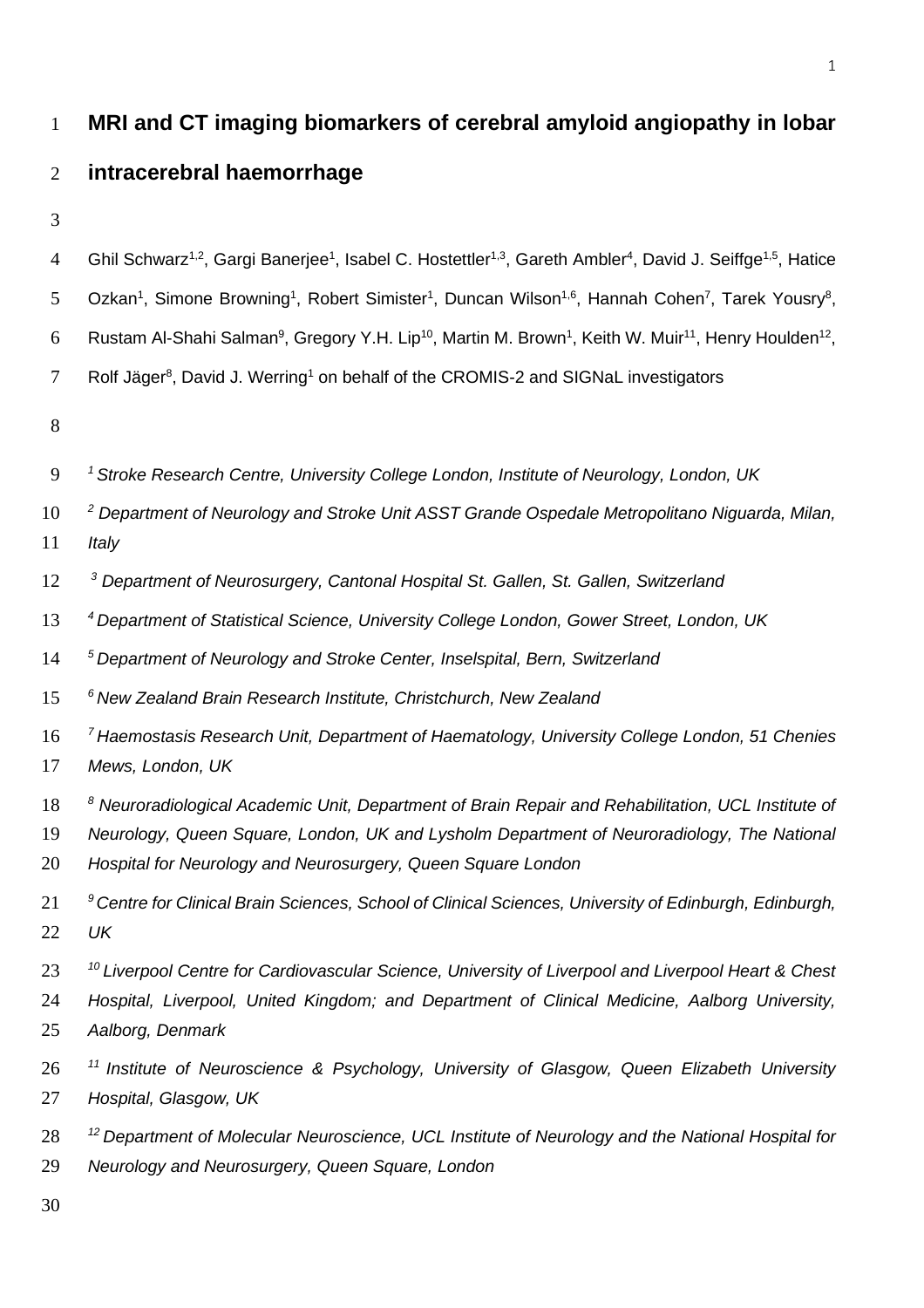- **Corresponding author:** Professor David Werring, FRCP, PhD, National Hospital of Neurology
- and Neurosurgery, Institute of Neurology, University College London, Queen Square, WC1N
- London, United Kingdom, Phone: +44 20 3447 5994, Fax: +44 20 7833 8613, Email:
- d.werring@ucl.ac.uk
- **Keywords:** Lobar intracerebral haemorrhage, cerebral amyloid angiopathy, CAA, modified Boston
- criteria, full Edinburgh criteria, simplified Edinburgh criteria.
- 
- 
- *Manuscript word count: 3997*
- *Abstract word count: 256*
- *Title characters count (including spaces): 96*
- *Figure count: 1*
- *Table count: 3*
- *References: 19*
- 
- 
- 

# **Sources of funding:**

- GB holds an NIHR Academic Clinical Fellowship, and has received funding from the Rosetrees
- Trust. DJW receives funding from the Stroke Foundation and British Heart Foundation. RS
- receives funding from UCLH/UCL BRC. HH and ICH received funding from the Alzheimer
- Research UK and Dunhill Medical Trust Foundation. This work was undertaken at UCLH/UCL
- which receives a proportion of funding from the Department of Health's National Institute for Health
- Research (NIHR) Biomedical Research Centres funding scheme. The remaining authors declare
- no financial or other conflicts of interest.
- 
- 
- 
-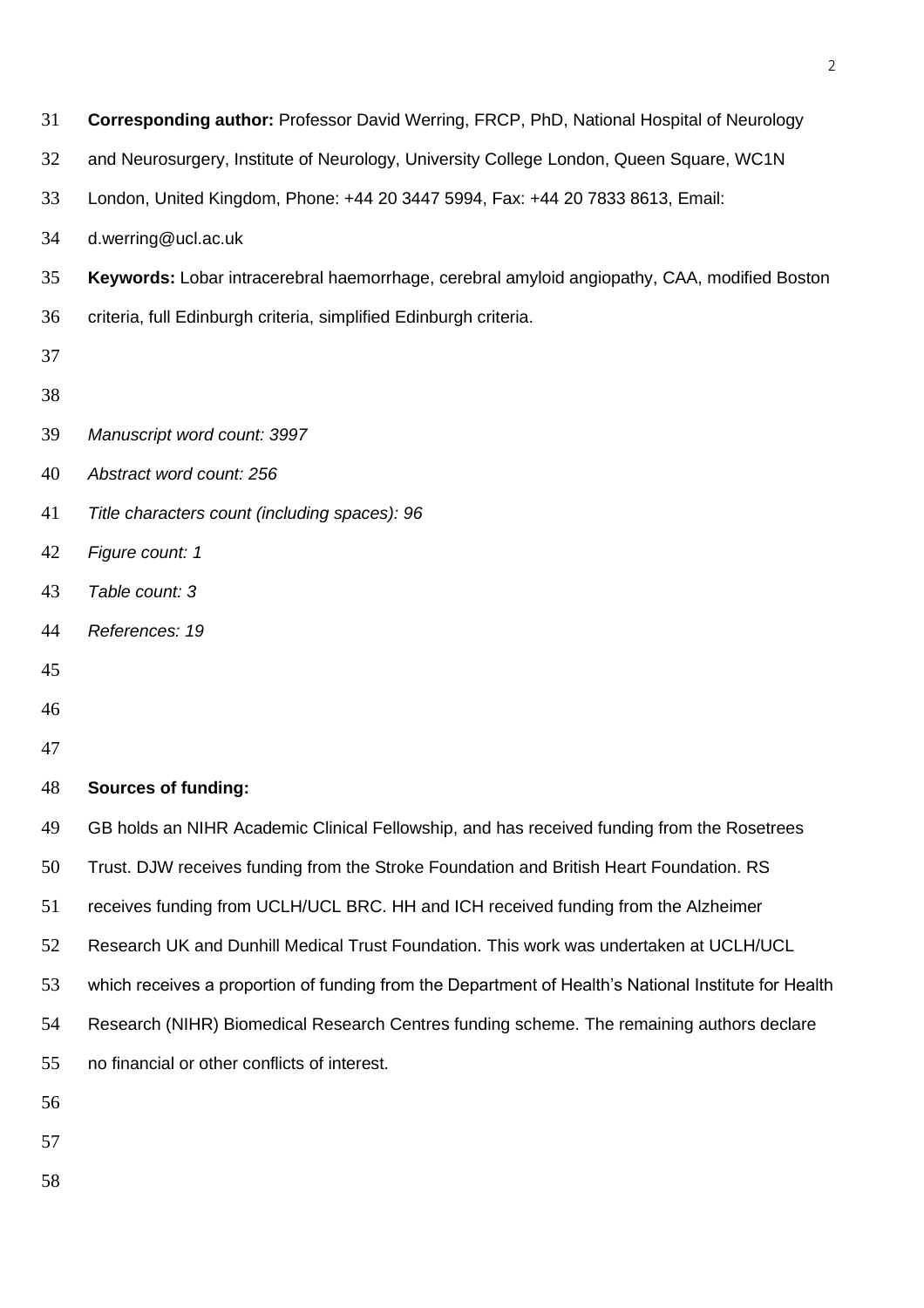#### **ABSTRACT**

 **Background**. Cerebral amyloid angiopathy (CAA), a common cause of intracerebral haemorrhage (ICH), is diagnosed using the Boston criteria including MRI biomarkers (cerebral microbleeds [CMB] and cortical superficial siderosis [cSS]). The simplified Edinburgh criteria include CT biomarkers (subarachnoid extension [SAE] and finger-like projections [FLP]). The underlying mechanisms and diagnostic accuracy of CT compared to MRI biomarkers of CAA are unknown.

 **Methods.** We included 140 survivors of spontaneous lobar supratentorial ICH with both acute CT and MRI. We assessed associations between MRI and CT biomarkers and the diagnostic accuracy of CT- compared to MRI-based criteria.

 **Results.** FLP were more common in patients with strictly lobar CMB (44.7% vs 23.5%; p=0.014) and SAE was more common in patients with cSS (61.3% vs 31.2%; p=0.002). The high probability of the CAA category of the simplified Edinburgh criteria showed 87.2% (95%CI 78.3-93.4) specificity, 29.6% (95%CI 18.0-43.6) sensitivity, 59.3% (95%CI 38.8-77.6) positive predictive value and 66.4% (95%CI 56.9-75.0), negative predictive value, 2.3 (95%CI 1.2-4.6) positive likelihood ratio and 0.8 (95%CI 0.7-1.0) negative likelihood ratio for probable CAA (*vs* non-probable CAA), defined by the modified Boston criteria; the area under the receiver operating curve (AUROC) was 0.62 (95%CI 0.54-0.71).

 **Conclusion.** In lobar ICH survivors, we found associations between putative biomarkers of parenchymal CAA (FLP and strictly lobar CMBs) and putative biomarkers of leptomeningeal CAA (SAE and cSS). CT biomarkers might help rule-in probable CAA (diagnosed using the Boston criteria), but their absence is probably not useful to rule it out, suggesting an important continued 80 role for MRI in ICH survivors with suspected CAA.

- 
- 
- 
- 
-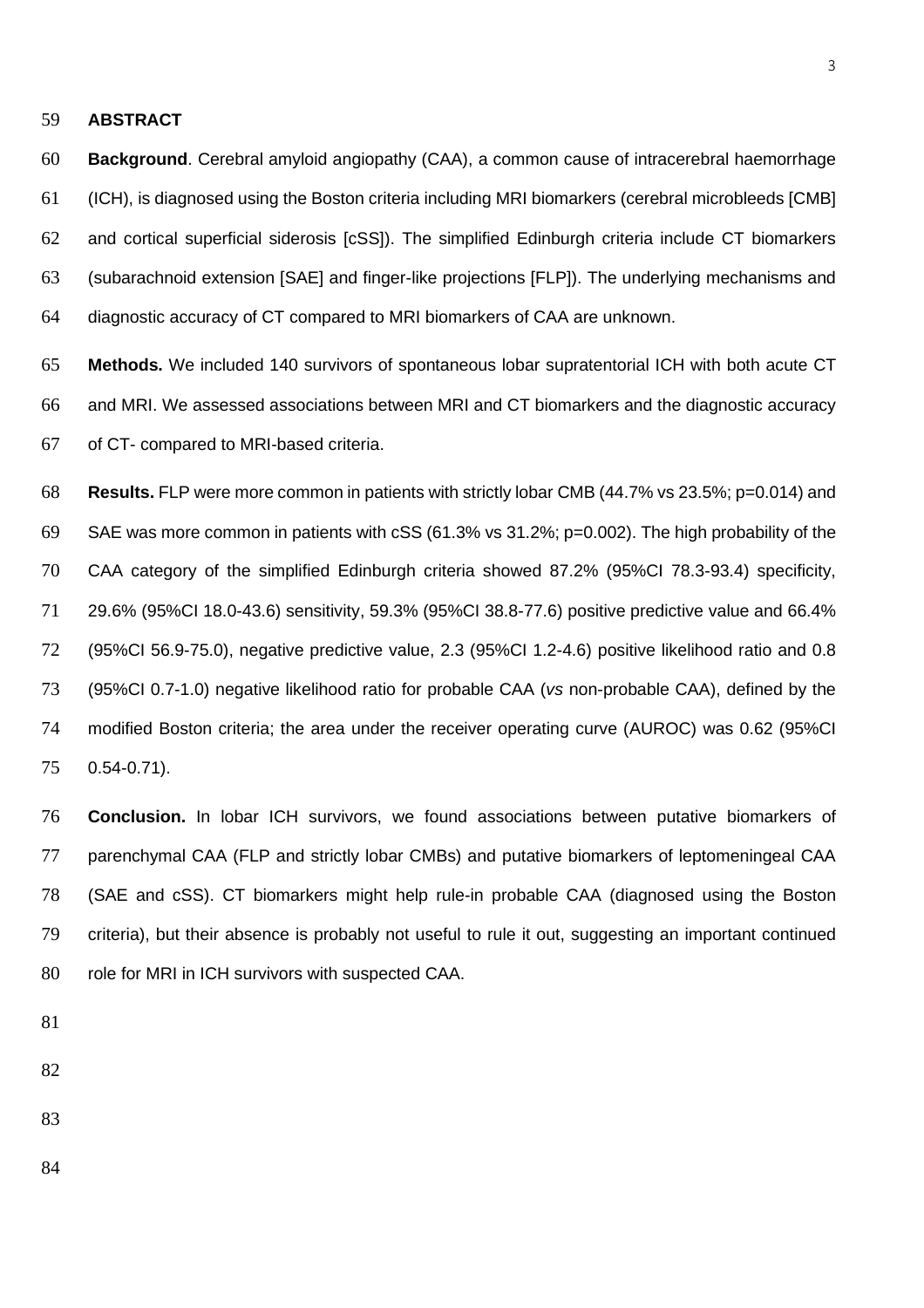#### **INTRODUCTION**

 Spontaneous lobar intracerebral haemorrhage (ICH) related to cerebral amyloid angiopathy (CAA) is associated with high risks of death, poor functional outcome, dementia [1] and intracerebral hemorrhage (ICH) recurrence [2], so it is important to identify in clinical practice. Histopathological 89 assessment is the reference standard to identify CAA, but cerebral tissue is rarely available, so neuroimaging biomarkers are usually used to infer the presence of CAA. The modified Boston criteria for CAA [3][4] are widely used MRI-based criteria. However, MRI is not always available, tolerated, or possible due to contraindications, particularly during acute care.

93 More recently, the acute CT-based Edinburgh criteria have been proposed [5]; a CT-only version of the criteria (the simplified Edinburgh criteria) include only subarachnoid extension (SAE) and finger- like projections (FLP). The Edinburgh criteria demonstrated excellent diagnostic accuracy for autopsy-proven CAA in severe ICH (fatal events), but still require external validation. Furthermore, little is known about the underlying mechanisms of FLP or SAE. FLP might reflect CAA affecting brain parenchymal small vessels (causing blood to dissect into abnormal brain tissue), while SAE might be due to leptomeningeal arteriolar CAA (leading to acute bleeding into the subarachnoid space).

 We aimed to evaluate: (1) whether FLP are associated with CMBs (as a putative biomarker of parenchymal CAA); (2) whether SAE is associated with cSS (as a putative biomarker of leptomeningeal CAA); and (3) to evaluate the diagnostic accuracy and concordance of simplified Edinburgh criteria compared to modified Boston criteria.

#### **METHODS**

 We retrospectively included consecutive adult patients with spontaneous (non-traumatic) ICH from: an observational prospective multicenter cohort study (Clinical Relevance of Microbleeds in Stroke; CROMIS-2 [ICH] - NCT02513316 [6]) and from the SIGNaL register (Stroke InvestiGation in North 110 and Central London). We included patients with ICH and both CT and MRI performed after the index event. Exclusion criteria were: age < 55 years; and non-lobar, infratentorial or secondary ICH (Figure 112 1). We reported the study in accordance with STARD reporting guidelines. [7] [8] Measurement of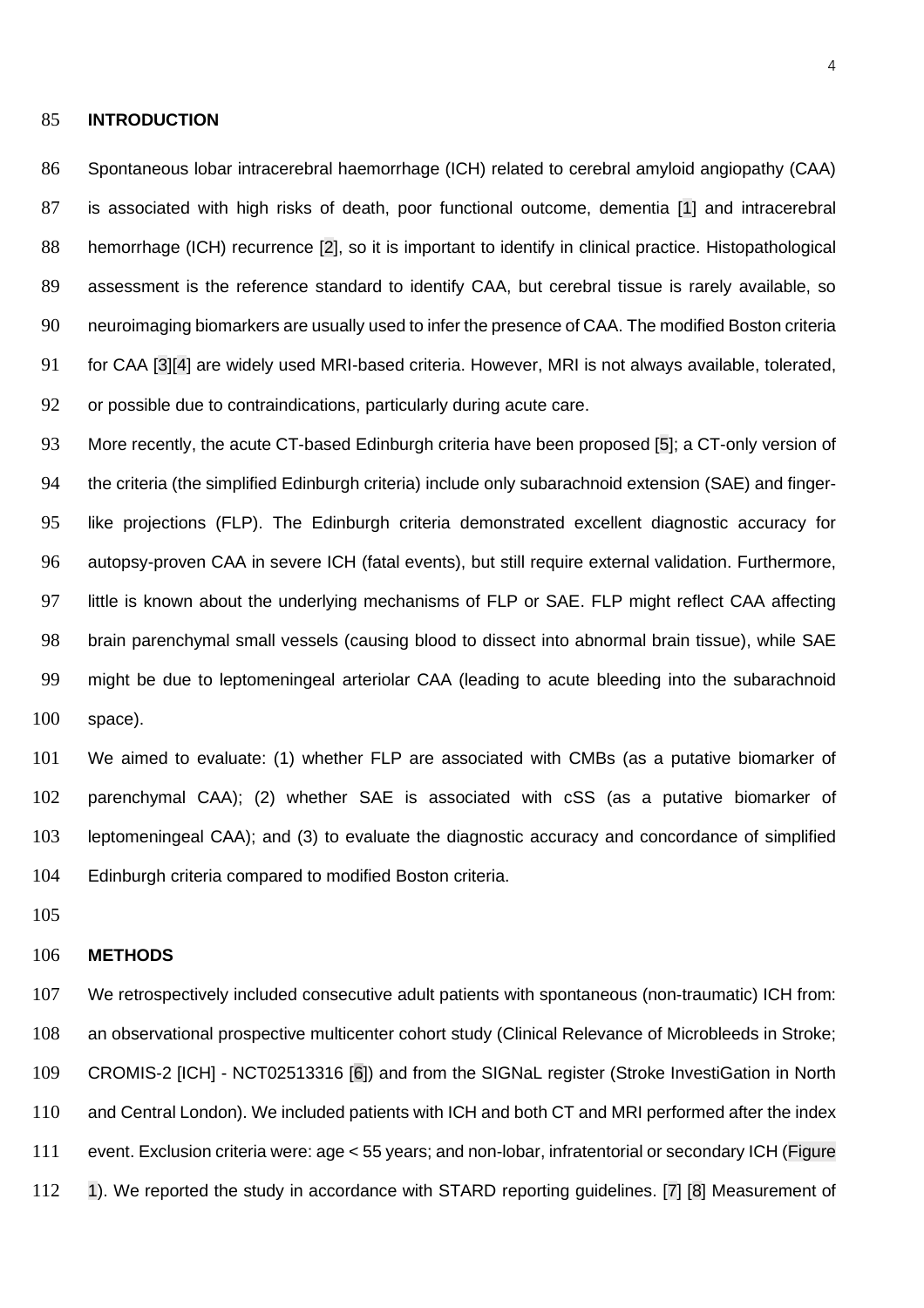ICH volume was performed on CT scans via a semi-automated approach [9] and on MRI by manual segmentation on SWI sequences. ICH location was assessed using the Cerebral Haemorrhage Anatomical RaTing inStrument (CHARTS) [10].

 All neuroimaging biomarkers were rated by a single trained rater, blinded to other clinical and neuroradiological data. Observers evaluated CT for FLP and SAE as previously described [5] after attending a web-based training module [\(www.ed.ac.uk/edinburgh-imaging/ecciting\)](http://www.ed.ac.uk/edinburgh-imaging/ecciting). Each patient was categorized for the probability of CAA using the simplified Edinburgh criteria (with a high probability defined by the presence of both FLP and SAE) [5] In the derivation study [5], no 121 participants had FLP in isolation, but given the strong association between CAA and FLP [5] we classified FLP in isolation as intermediate risk of CAA. To obtain inter-rater reliability a random sample of 19 CT scans (SIGNaL cohort) was rated by a blinded experienced Stroke Neurologist (DJW).

 CMBs and cSS were rated on T2\*-weighted gradient-recalled echo (GRE) or susceptibility-weighted imaging (SWI) using a validated rating scale [11] and per consensus criteria [12][13], respectively. The typical appearance of cSS ("track-like" low signal in the subpial layers of cortex either side of the sulcus) and the distance in space from the symptomatic ICH were used to distinguish cSS from acute convexity subarachnoid haemorrhage (SAH). No patients with isolated convexity SAH were included. Each patient was categorized using the modified Boston criteria [3]. We compared the probable CAA category to all other lobar ICH (namely, non-probable CAA: including possible CAA and lobar ICH not meeting the criteria for CAA [i.e. patients with no additional haemorrhagic CAA markers (lobar CMBs or cortical siderosis) or ≥ 1 deep CMB]). From the CROMIS-2 cohort a random 10% sample (149 scans) was rated to quantify intra-rater and inter-rater reliability for CMBs. For cSS presence the entire cohort of patients included in the SIGNaL cohort (42 scans, 30% of the entire cohort) were rated twice for intra-rater reliability.

 Univariate analysis was performed to evaluate association between variables and categories; the strength of associations was quantified via agreement proportion and kappa (k) values. The diagnostic accuracy of a high probability of CAA (according to the simplified Edinburgh criteria) in predicting probable CAA (according to the modified Boston criteria) was assessed by calculating the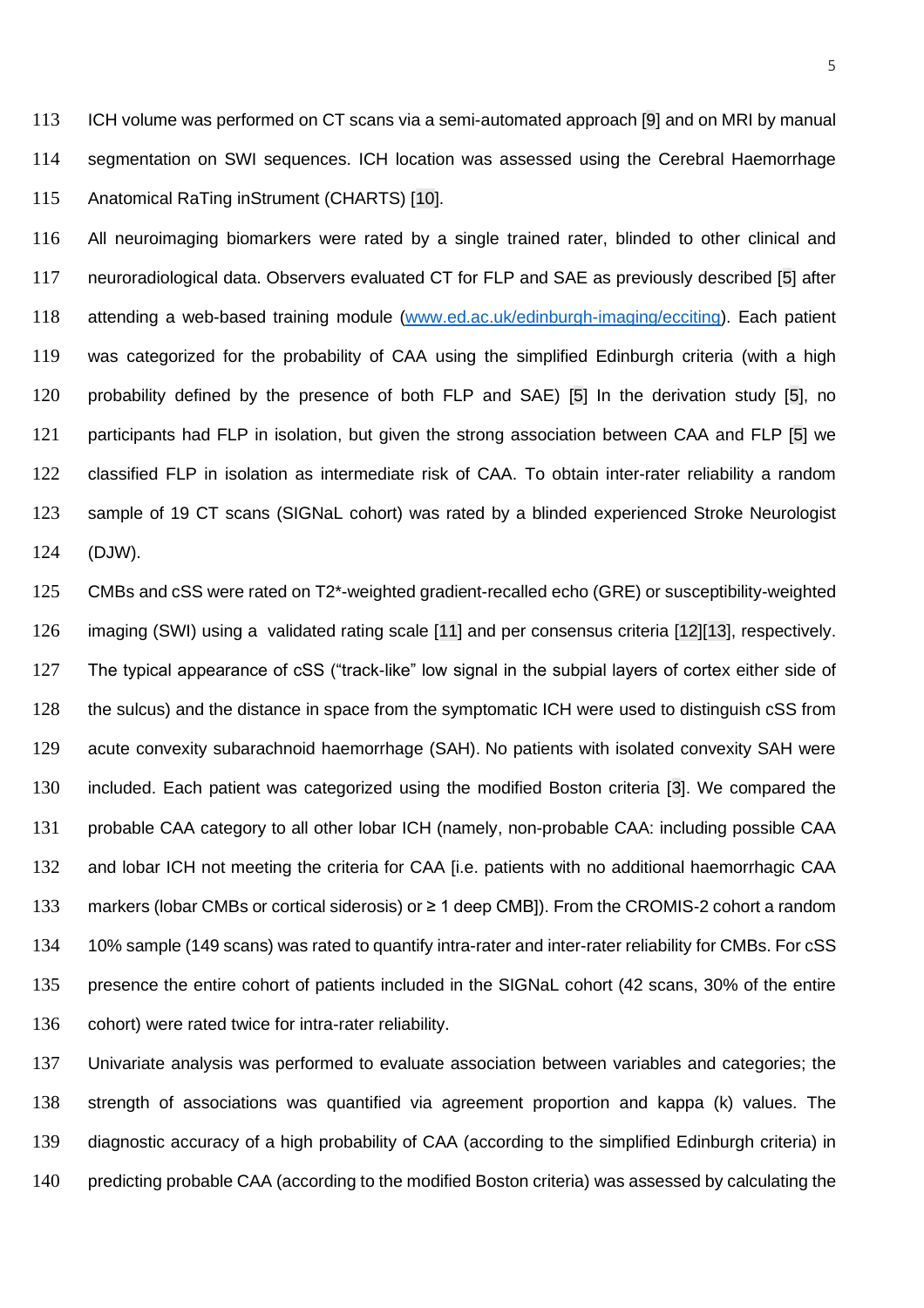141 area under the receiver operating characteristic curve (AUROC), sensitivity, specificity, positive and negative predictive values. Positive and negative likelihood ratios (LR+ and LR-) were also calculated. Univariable and multivariable (adjusted for age and sex) linear regression analysis was 144 performed to assess if presence of CT (SAE or FLP) and MRI (strictly lobar CMB or cSS) biomarkers of CAA were correlated with ICH volume. To test for selection bias, we compared (univariate analysis) patients with and without available MRI. Inter/intra-observer variability of ratings was calculated using the Cohen κ statistic. The significance level was set at p=0.05. Statistical analysis was performed using STATA 16 (StataCorp. 2019 *Stata Statistical Software: Release 16*).

 **Standard Protocol Approvals, Registrations and patient consents**. Written informed consent was obtained from all participants in CROMIS-2 (approved by UK National Health Service Research Ethics Committee: 10/H0716/64); in case of lack of capacity written informed consent was obtained from a relative or representative. For the SIGNaL cohort, data were collected as part of routine clinical care and data analysis was approved as a service evaluation by the University College London Hospitals NHS Trust Data Governance Review Board.

 **Data Availability Statement**. All de-identified participant data requests should be submitted to the corresponding author for consideration by the CROMIS-2 and SIGNaL Steering Committees.

#### **RESULTS**

 We included 140 adult patients with spontaneous lobar supratentorial ICH. Baseline characteristics, neuroimaging variables and classifications according to the Edinburgh and Boston criteria are reported in Table 1.

 Associations between CT and MRI biomarkers (with agreement proportion and k values) are reported in Table 2. FLP presence was associated with CMB presence (35.8% vs 20.3%; p=0.047), strictly lobar CMBs (44.7% vs 23.5%; p=0.014) and total CMB count (p=0.013). FLP were not significantly more common in patients with cSS (35% vs 27.5%; p=0.390) and were not associated with cSS severity (p=0.691). SAE was more common in patients with cSS (61.3% vs 31.2%;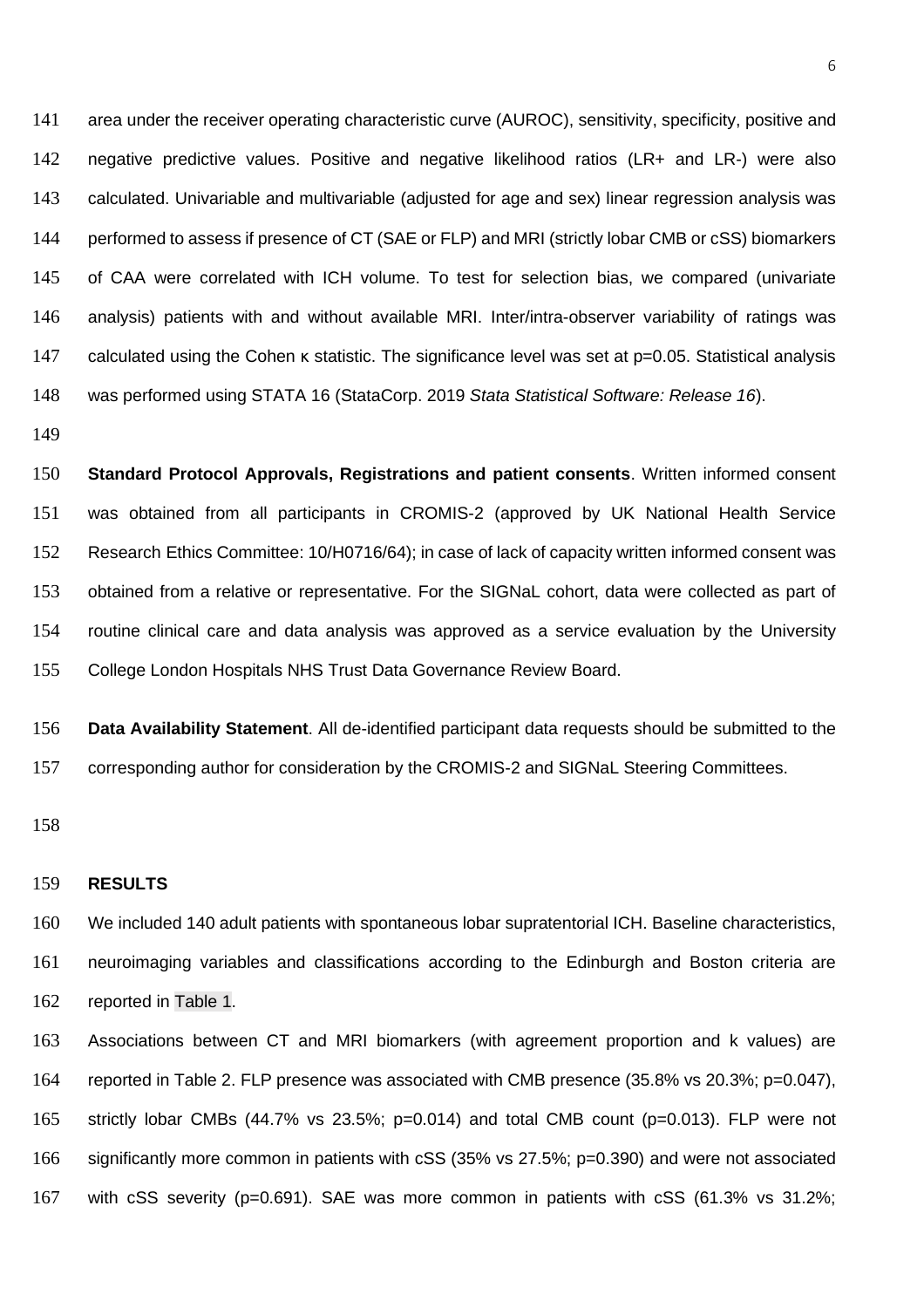- p=0.002), and was associated with cSS severity (p=0.002). SAE was not significantly associated with CMB presence (37% vs 39%; p=0.815), strictly lobar CMB (47.4% vs 34%; p=0.157) or CMB count (p=0.787).
- Compared to patients without probable CAA, FLP were more common in patients with probable CAA
- (40.7% vs 22.1%, p = 0.018). Compared to patients without probable CAA, SAE was more common
- in patients with probable CAA (51.9% vs 29.1%, p = 0.007). In both cases the agreement proportion
- was 63.6% (95%CI 55.0 71.5).

 Adopting probable CAA based on the modified Boston criteria as the diagnostic reference, a high probability of CAA according to the simplified Edinburgh criteria showed specificity 87.2% (95%CI 78.3–93.4), sensitivity 29.6% (95%CI 18.0–43.6), positive predictive value 59.3% (95%CI 38.8– 77.6), negative predictive value 66.4% (95%CI 56.9–75.0), LR+ 2.3 (95%CI 1.2-4.6) and LR- 0.8 (95%CI 0.7-1.0). The discrimination (AUROC) of the simplified Edinburgh criteria (high probability vs intermediate or low probability), for probable CAA according to the Boston criteria (*vs* non-probable) was 0.62 (95%CI 0.54-0.71) (Table 3).

 The median ICH volume was significantly higher when FLP were present (20.4 ml *vs* 7.7 ml; p <0.001) or SAE (16.7 *vs* 6.7 ml; p < 0.001); these differences remained significant after correcting for age and gender (p < 0.001). We found no differences in the presence of cSS and strictly lobar CMBs according to ICH volume. When we assessed the subgroup of patients with ICH volume greater than the median value of our cohort (12.0 mL), the sensitivity of Edinburgh criteria increased from 29.6% (95%CI 18.0–43.6) to 50.0% (95%CI 27.2 - 72.9), while specificity was slightly reduced at 77.4% (95%CI 58.9 - 90.4).

- Comparison between patients with and without available MRI (Table e1) and intra/inter-rater reliability for the presence of CAA biomarkers (Table e2) are reported in Supplementary material.
- 
- 

#### **DISCUSSION**

 In this study of patients with spontaneous lobar ICH we found significant and specific associations between FLPs and SAE (on CT) and CMBs and cSS (on MRI), respectively. These observations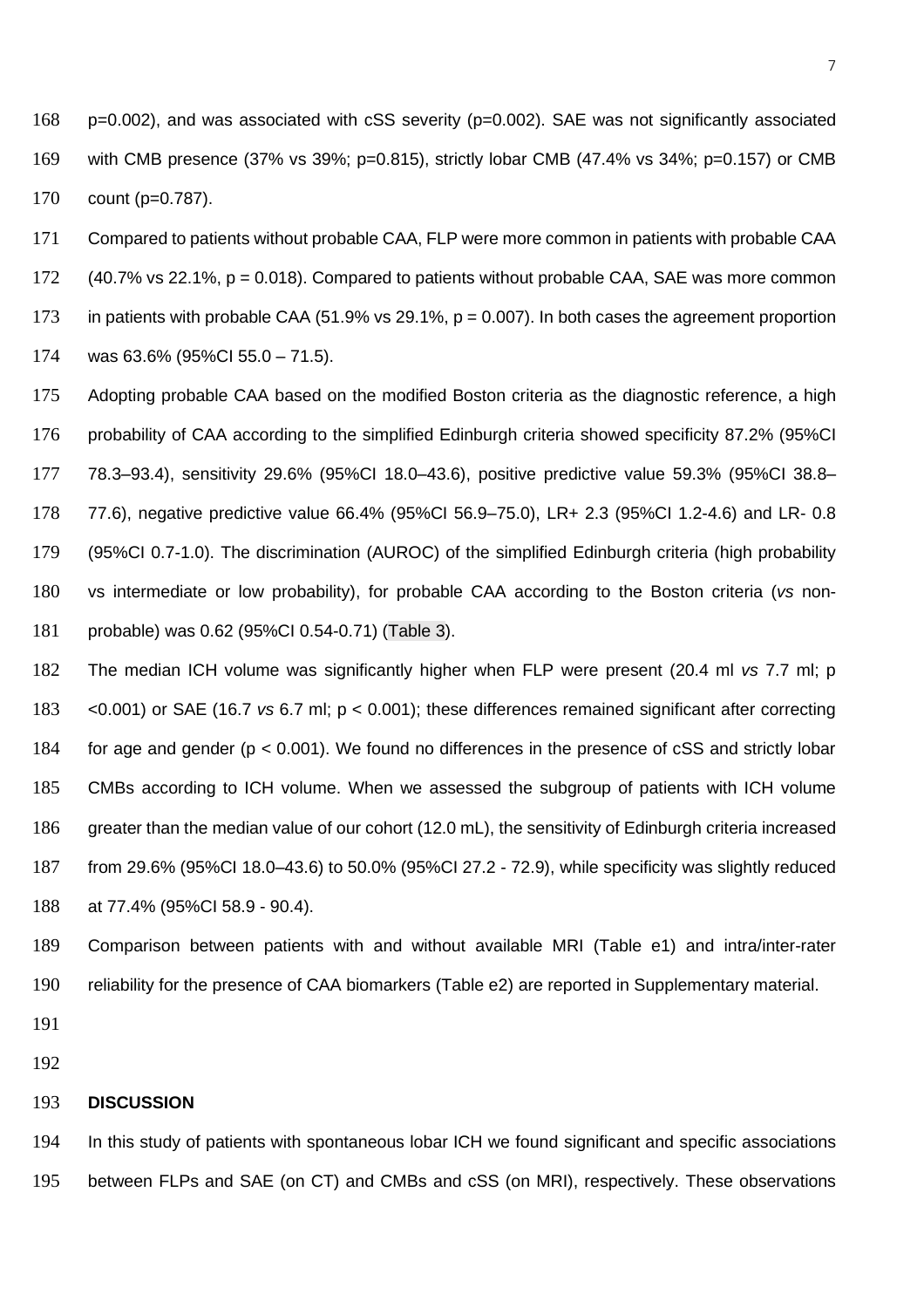provide new insights into the mechanisms and anatomical distribution of the underlying CAA pathology: FLPs are likely to represent parenchymal-predominant CAA (indicated by strictly lobar CMBs on MRI), while SAE might reflect leptomeningeal-predominant CAA (indicated by cSS on MRI). We also found that the prevalence of CT biomarkers increased with the degree of diagnostic certainty regarding CAA defined by the modified Boston criteria and with the volume of ICH. CT 201 diagnostic biomarkers for CAA could be useful in everyday clinical practice, but have only been 202 validated in patients who suffered fatal ICH [5]. Our study in ICH survivors showed that the Edinburgh CT-only criteria [5] do increase the likelihood of CAA (defined by the Boston MRI-based criteria), but to a modest extent (LR+ 2.3 [95%CI 1.2-4.6]; a LR+ of more than 3 is considered to be a good test to rule in a disease). Nevertheless, when a diagnosis of CAA is suspected and MRI is not available (i.e. very unwell or claustrophobic patients, non-MRI compatible implanted devices), the presence 207 of both SAE and FLP on CT might help to rule-in CAA but their absence is probably not useful to rule it out (LR- 0.8 [95%CI 0.7-1.0]; a LR- of less than 0.33 is considered a good test to rule out a disease).

 The original Edinburgh criteria validation study [5] found that all cases with high or intermediate 212 probability of having moderate or severe CAA were classified as probable CAA by the Boston criteria, but this analysis was available for only 7 patients (with both CT and MRI available). A recent study [14] found that FLP presence (on CT) was significantly more frequent in probable than in possible CAA, but did not specifically examine associations between CT and MRI biomarkers. Our findings are consistent with these previous observations, but also provide new evidence regarding the underlying mechanisms and diagnostic accuracy of the simplified Edinburgh acute CT criteria. Another recent study [15] on Dutch-type hereditary CAA patients documented that the presence of FLP and SAE correlate with ICH volume with higher sensitivity of simplified Edinburgh criteria in large ICH volumes. Our results are in line with this finding: when simplified Edinburgh criteria were applied in patients with ICH volume greater than 12 mL (the median volume), sensitivity increased with only slightly lower specificity. Further studies may be helpful to determine whether a minimum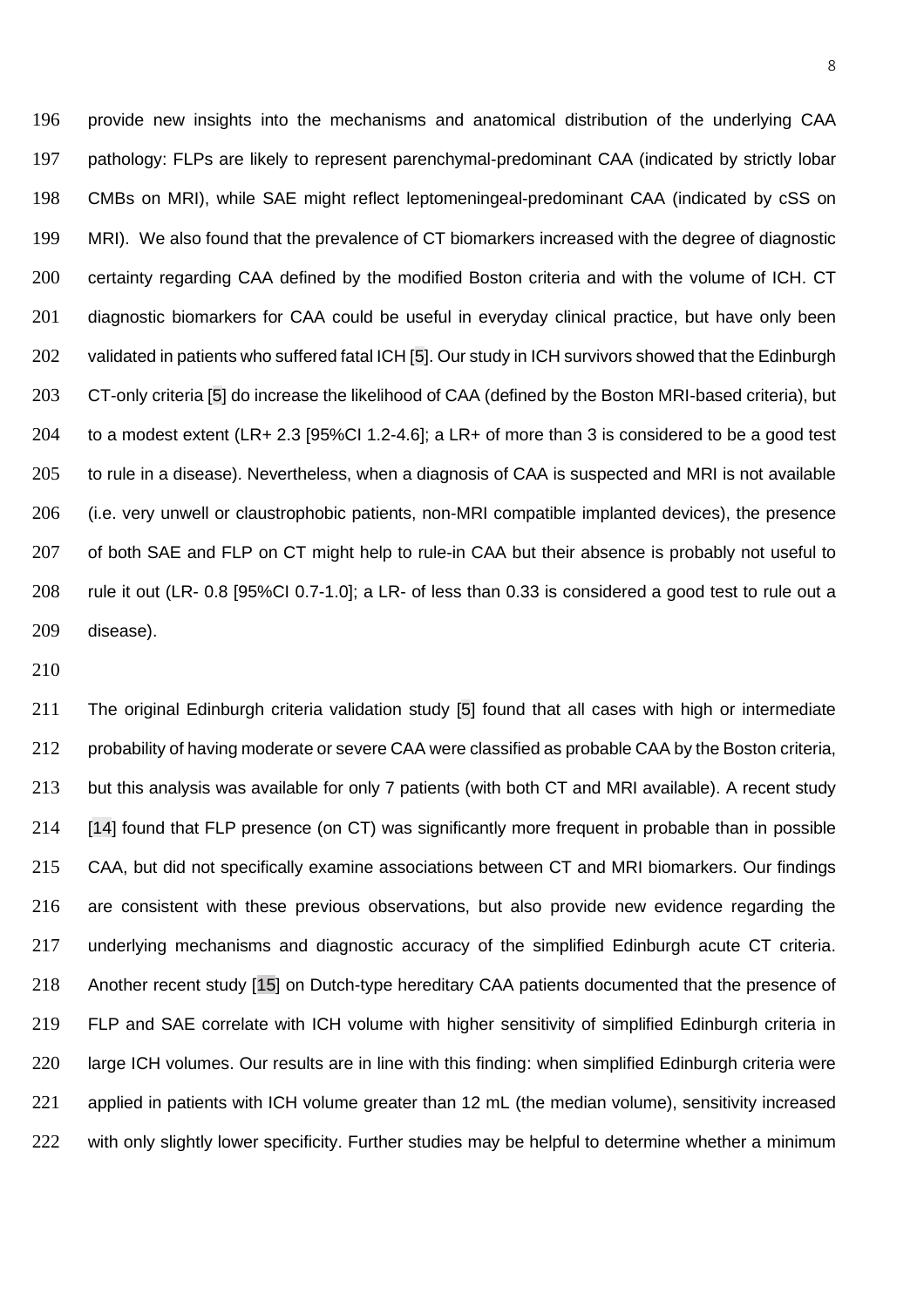223 ICH volume cutoff point should be considered to maximize the diagnostic accuracy of the Edinburgh criteria.

225 CAA is not a uniform disease, having a complex range of clinical, imaging and neuropathological subtypes [16]. An autopsy-based study described two CAA phenotypes [17]: in CAA type 1, amyloid 227 beta-protein (A-beta) is primarily found in cortical capillaries, while in CAA type 2 A-beta is primarily deposited in leptomeningeal and cortical vessel, sparing cortical capillaries. These phenotypes are hypothesized to be partially driven by APOE genotype: APOE e4 is associated with type 1 (parenchymal-predominant) CAA, while APOE e2 is associated with type 2 (leptomeningeal-231 predominant) CAA [17]. In line with these recent histopathological observations, two recent meta-232 analyses found that strictly lobar CMB are related to APOE e4 [18] and that cSS is most strongly associated with APOE e2 genotype [19]. We found strong association between cSS and SAE presence, and between CMBs (especially strictly lobar CMBs) and FLP presence. Our results suggest that FLP and SAE might be related to different anatomical distributions of CAA pathology, which may in part be related to underlying APOE genotype.

237 Our study has strengths. We included a consecutive sample of participants with lobar ICH. CT and MRI were assessed by trained blinded experienced raters with standardized rating instruments and consensus criteria with substantial or excellent intra-rater and inter-rater agreement. Moreover, MRI scans were performed soon after CT; for patients included in the SIGNaL cohort the median was 2 days (IQR 1-3).

 We also acknowledge limitations. The requirement of an MRI scan and of signed informed consent could have created a selection bias towards non-severe, clinically stable ICH patients. The patients with MRI available were significantly younger, but there was not a major difference in clinical severity. We could not evaluate the accuracy of Edinburgh criteria against histopathological assessment, which is the reference standard for a diagnosis of CAA. However, histopathological analysis of brain tissue is rarely performed in clinical practice, while in clinical practice the diagnosis of CAA is often made based on the modified Boston criteria, which show good diagnostic accuracy for pathologically-proven CAA in ICH (specificity 81.2% [95% CI 61.5–92.7], sensitivity 94.7% [95% CI 82.7–98.5]) [3]. While our findings need to be validated against histopathological assessment, they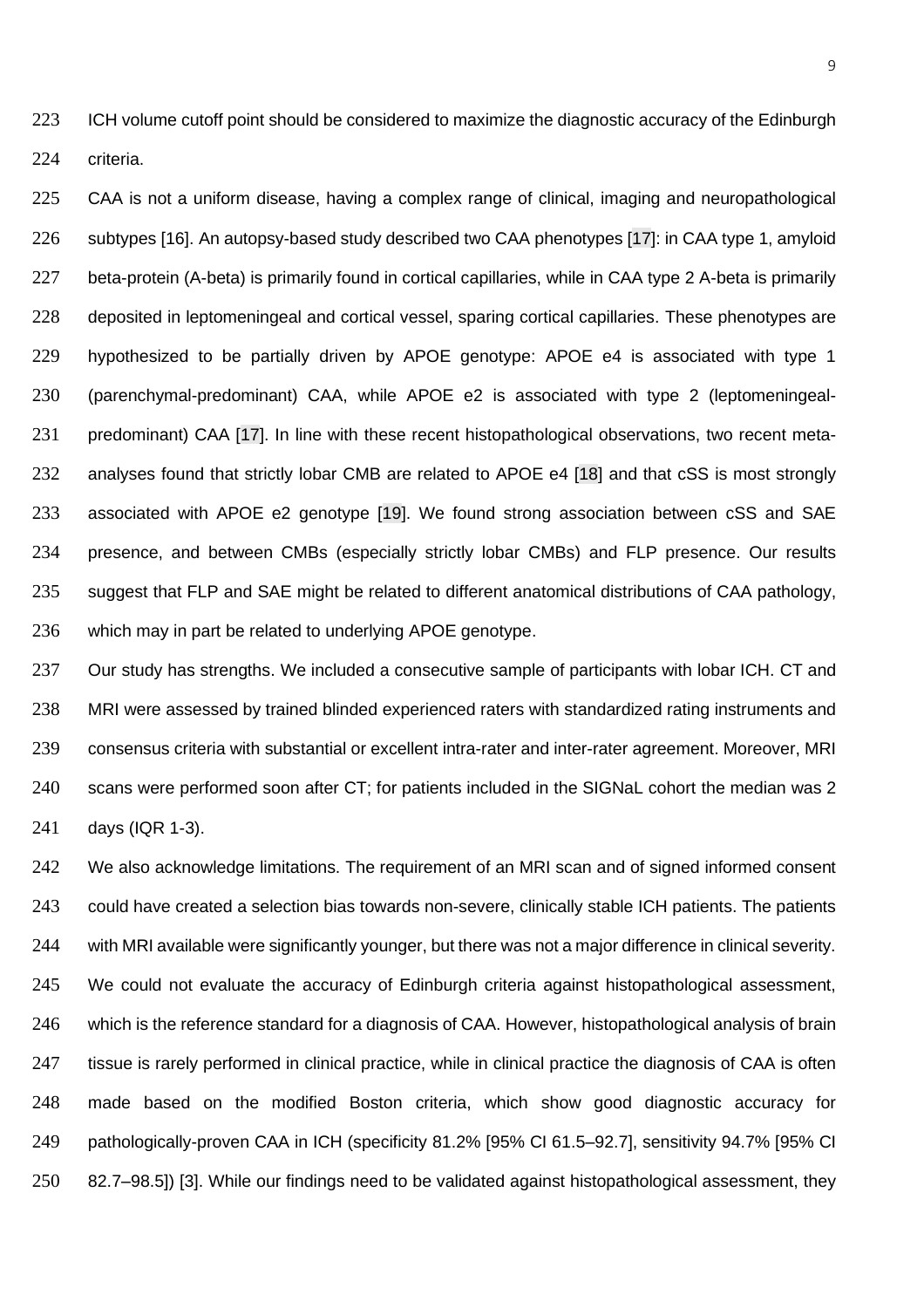remain relevant to guide clinicians in every day clinical practice, especially where MRI is not available.

## **CONCLUSION**

- We have shown associations between putative biomarkers of parenchymal CAA (FLP and CMB),
- and between putative biomarkers of leptomeningeal CAA (SAE and cSS). Our findings indicate that,
- in lobar ICH survivors where CAA is suspected, CT biomarkers suggesting a high probability of CAA
- 257 might help rule-in MRI-defined probable CAA. However, the absence of FLP and SAE on CT are
- probably not useful to rule-out the presence of CAA, suggesting an important continued role for MRI
- in the investigation of ICH survivors with suspected CAA.
- 

- 
- 
- 
- 
- 
- 
- 
- 
- 
- 
-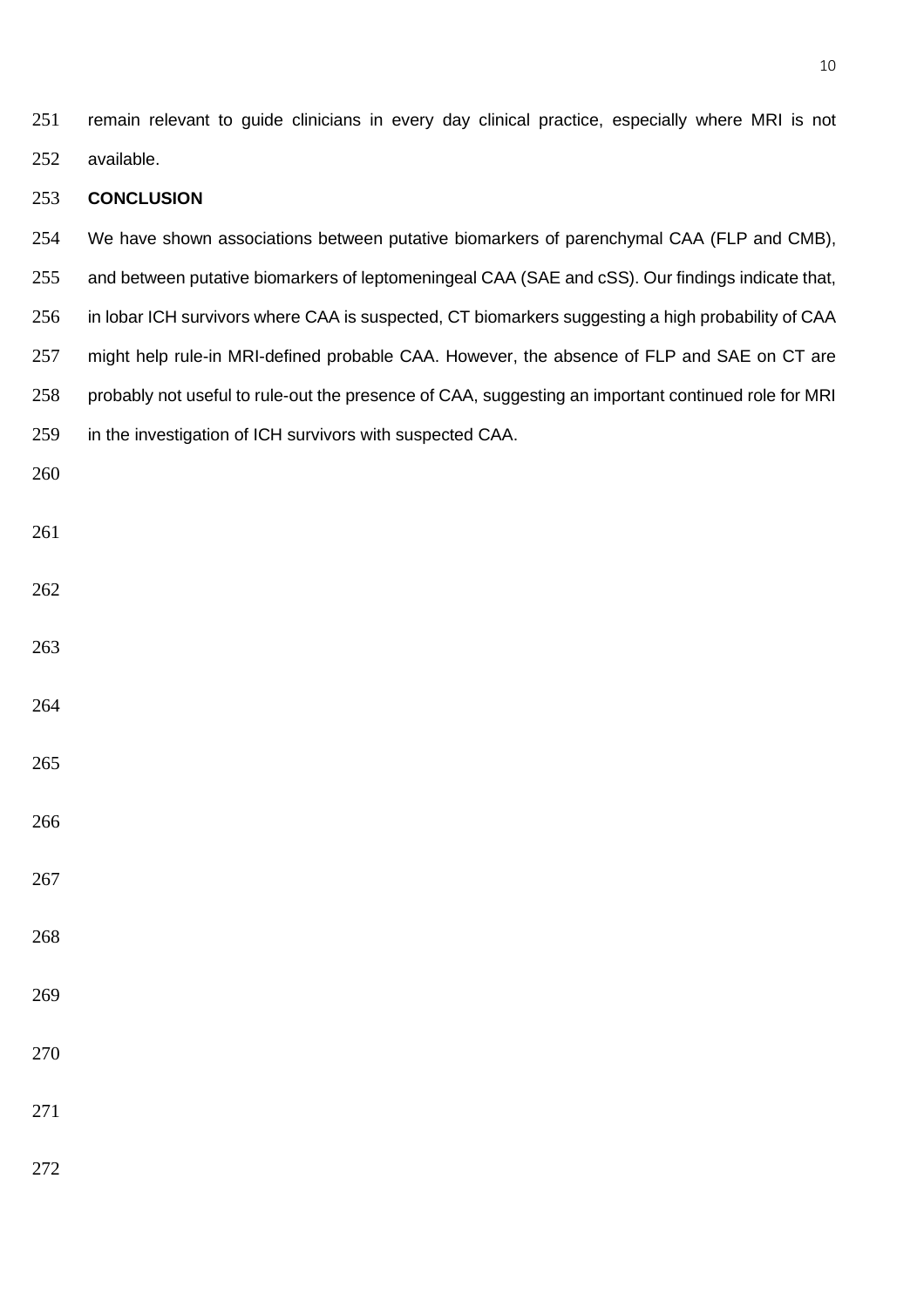#### **REFERENCES**

274 [1] Z Arvanitakis et al., The Relationship of Cerebral Vessel Pathology to Brain Microinfarcts. Brain Pathol. 2017 Jan;27(1):77-85.

 [2] A Charidimou, et al. Brain hemorrhage recurrence, small vessel disease type, and cerebral microbleeds, Neurology, vol. 89, no. 8, pp. 820–829, Aug. 2017.

 [3] J Linn, et al. Prevalence of superficial siderosis in patients with cerebral amyloid angiopathy, pp. 1–6, Apr. 2010.

 [4] SM Greenberg, et al. Diagnosis of Cerebral Amyloid Angiopathy Evolution of the Boston Criteria, pp. 1–7, Jan. 2018.

 [5] MA Rodrigues, et al. The Edinburgh CT and genetic diagnostic criteria for lobar intracerebral haemorrhage associated with cerebral amyloid angiopathy: model development and diagnostic test accuracy study, The Lancet Neurology, vol. 17, no. 3, pp. 232–240, Feb. 2018.

 [6] A. Charidimou, et al. The Clinical Relevance of Microbleeds in Stroke study (CROMIS-2): rationale, design, and methods, *International Journal of Stroke*, vol. 10, no. 100, pp. 155–161, Oct. 2015.

 [7] PM Bossuyt, et al. STARD 2015: an updated list of essential items for reporting diagnostic accuracy studies, pp. 1–9, Oct. 2015.

 [8] Cohen JF, et al STARD for Abstracts: Essential items for reporting diagnostic accuracy studies in journal or conference abstracts. BMJ 2017;358:j3751

 [9] B Volbers, et al. Semi-automatic volumetric assessment of perihemorrhagic edema with computed tomography, Eur J Neurol, vol. 18, no. 11, pp. 1323–1328, Apr. 2011.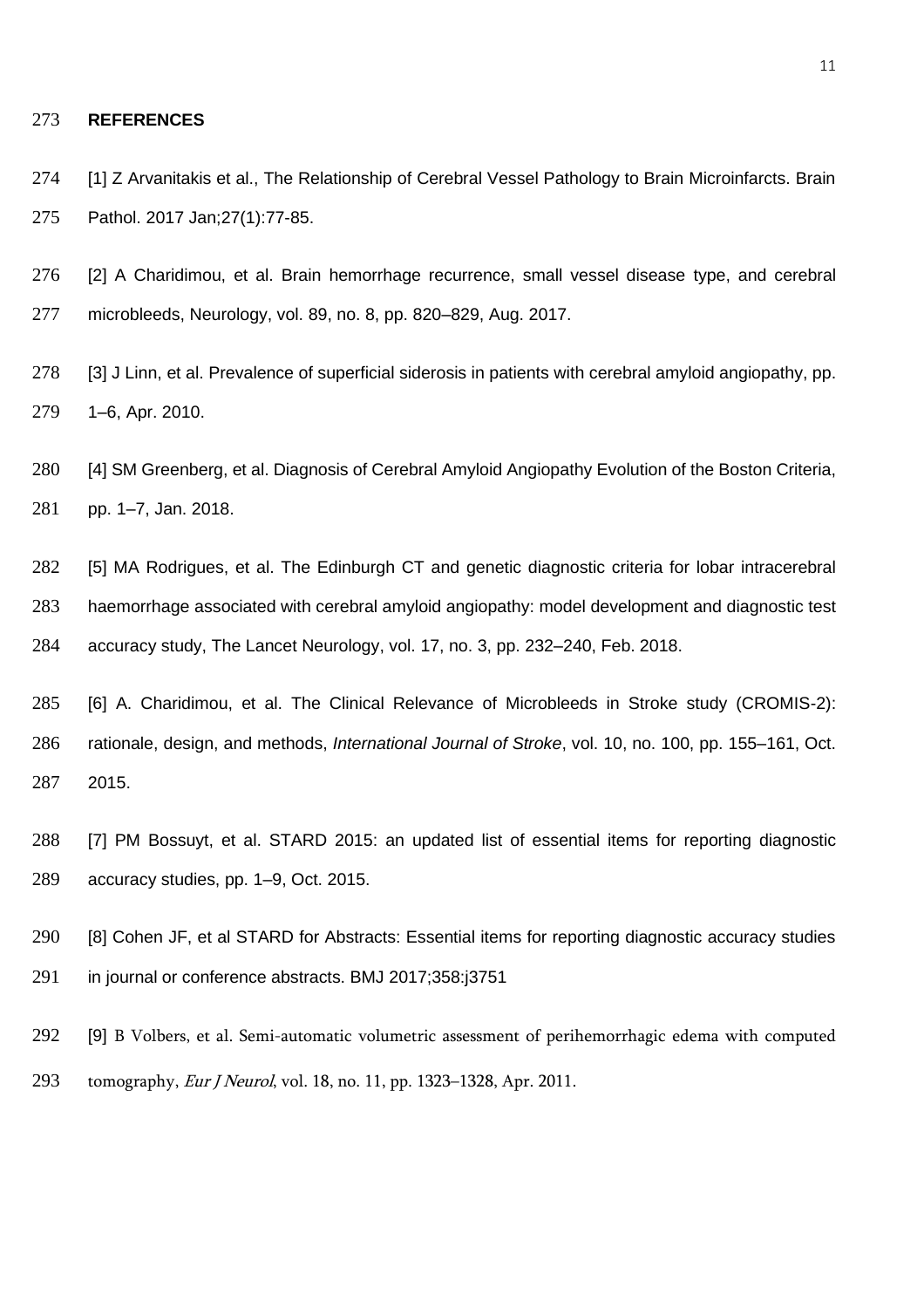[10] A Charidimou, et al. The Cerebral Haemorrhage Anatomical RaTing inStrument (CHARTS): Development and assessment of reliability, Journal of the Neurological Sciences, vol. 372, no. C, pp. 178–183, Jan. 2017.

[11] SM Gregoire, et al. The Microbleed Anatomical Rating Scale (MARS), pp. 1–9, Nov. 2009.

 [12] A Charidimou, et al. Cortical superficial siderosis: detection and clinical significance in cerebral amyloid angiopathy and related conditions, Brain, vol. 138, no. 8, pp. 2126–2139, Jul. 2015.

 [13] JM Wardlaw, et al. Neuroimaging standards for research into small vessel disease and its contribution to ageing and neurodegeneration, The Lancet Neurology, vol. 12, no. 8, pp. 822-838, Jul. 2013.

 [14] D Renard, et al. Finger-Like Projections in Lobar Haemorrhage on Early Magnetic Resonance Imaging Is Associated with Probable Cerebral Amyloid Angiopathy., Cerebrovasc Dis, vol. 47, no. 3, pp. 121–126, 2019.

 [15] ES V Etten, et al. Sensitivity of the Edinburgh Criteria for Lobar Intracerebral Hemorrhage in Hereditary Cerebral Amyloid Angiopathy. Stroke. 2020 Dec;51 (12):3608-3612.

 [16] Charidimou A, et al. Emerging concepts in sporadic cerebral amyloid angiopathy. Brain. 2017 Jul 1;140(7):1829-1850.

[17] DR Thal, et al. Two Types of Sporadic Cerebral Amyloid Angiopathy, pp. 1–12, Feb. 2002.

 [18] S Schilling, et al. APOE genotype and MRI markers of cerebrovascular disease, pp. 1–9, Nov. 1BC.

 [19] A Charidimou, et al. APOE and cortical superficial siderosis in CAA: Meta-analysis and potential mechanisms. Neurology, vol. 93, no. 4, pp. e358–e371, Jul. 2019.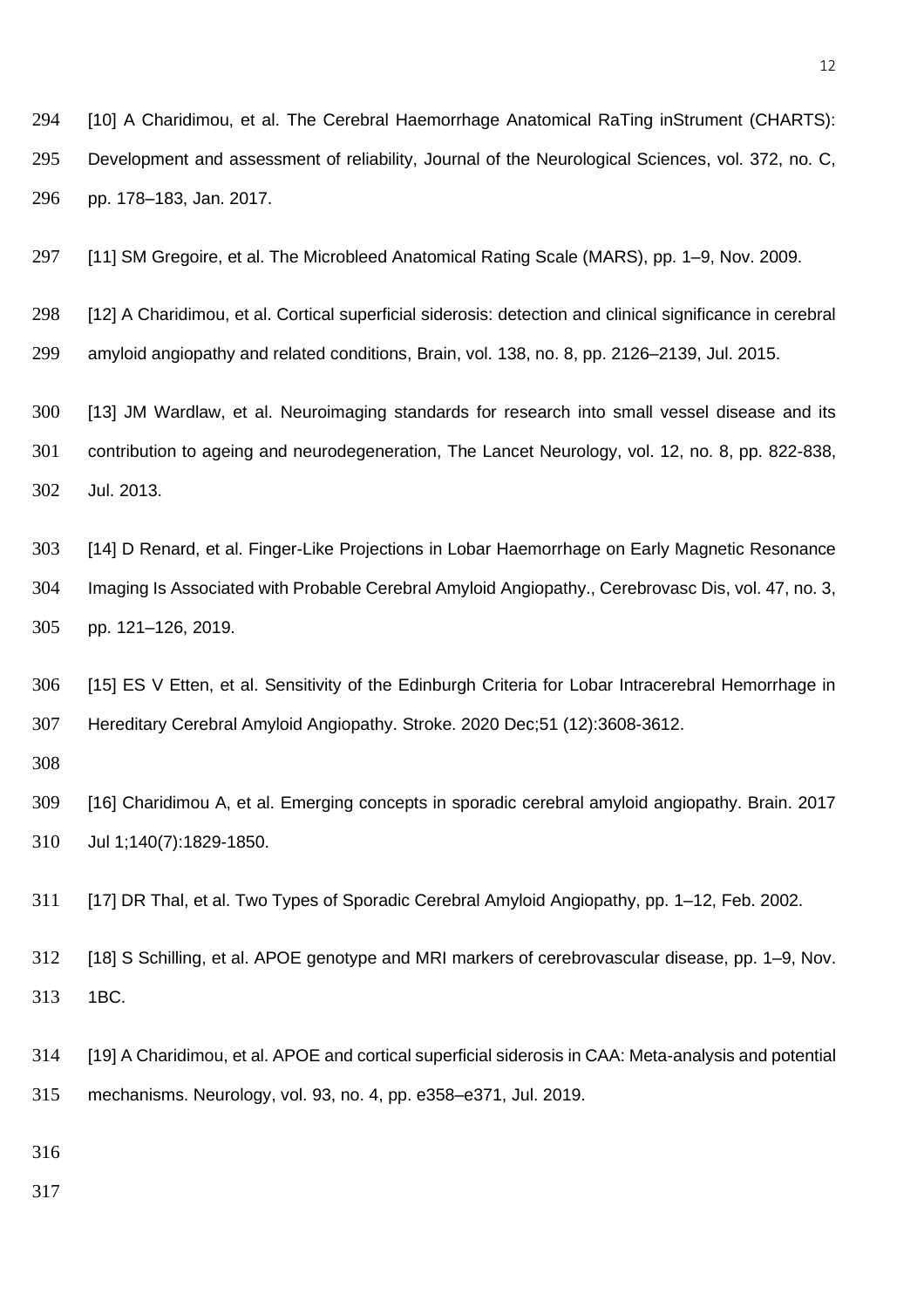| <b>Table 1.</b> General characteristics of the cohort |                 |  |  |
|-------------------------------------------------------|-----------------|--|--|
| <b>Clinical variables</b>                             | N(% )           |  |  |
| Age (median; IQR)                                     | 72.5 (65-78)    |  |  |
| Female gender                                         | 81 (57.9)       |  |  |
| Hypertension                                          | 82 (58.6)       |  |  |
| Oral anticoagulant drug at index ICH                  | 28 (20.0)       |  |  |
| Prior ICH                                             | 14 (10.0)       |  |  |
| Glasgow Coma Scale at admission (median; IQR)         | 15(1)           |  |  |
| ICH volume (median [IQR]) #                           | 12.0 (4.5-20.0) |  |  |
| <b>MRI-based variables and criteria</b>               | N (%)           |  |  |
| <b>Cerebral microbleed</b>                            |                 |  |  |
| Absent                                                | 59 (42.1)       |  |  |
| Present                                               | 81 (57.9)       |  |  |
| $1 - 5$                                               | 37(26.4)        |  |  |
| $6 - 10$                                              | 14 (10.0)       |  |  |
| $11 - 20$                                             | 14 (10.0)       |  |  |
| >20                                                   | 16(11.4)        |  |  |
| Lobar CMB presence                                    | 63 (45.0)       |  |  |
| Strictly lobar CMB presence                           | 38(27.1)        |  |  |
| Deep CMB presence                                     | 31(22.1)        |  |  |
| Brainstem CMB presence                                | 16 (11.4)       |  |  |
| Infratentorial CMB presence                           | 39(27.9)        |  |  |
| <b>Cortical superficial siderosis</b>                 |                 |  |  |
| Absent                                                | 109 (77.9)      |  |  |
| Present                                               | 31(22.1)        |  |  |
| Focal                                                 | 17(12.1)        |  |  |
| Disseminated                                          | 14 (10.0)       |  |  |
| <b>Modified Boston criteria</b>                       |                 |  |  |
| Non-probable CAA                                      | 86 (61.4)       |  |  |
| Probable CAA                                          | 54 (38.6)       |  |  |
| <b>CT-based variables and criteria</b>                |                 |  |  |
| Finger-like projection presence                       | 41 (29.3)       |  |  |
| Subarachnoid extension presence                       | 53 (37.9)       |  |  |
| <b>Simplified Edinburgh criteria</b>                  |                 |  |  |
| Low probability of CAA                                | 73 (52.1)       |  |  |
| Intermediate probability of CAA                       | 40 (28.6)       |  |  |
| High probability of CAA                               | 27 (19.3)       |  |  |

*IQR, Interquartile range; ICH, intracerebral haemorrhage; CMB, cerebral microbleeds; CAA, cerebral amyloid angiopathy*

*# Volume in mL; data available for 101 patients (72% of the entire cohort).*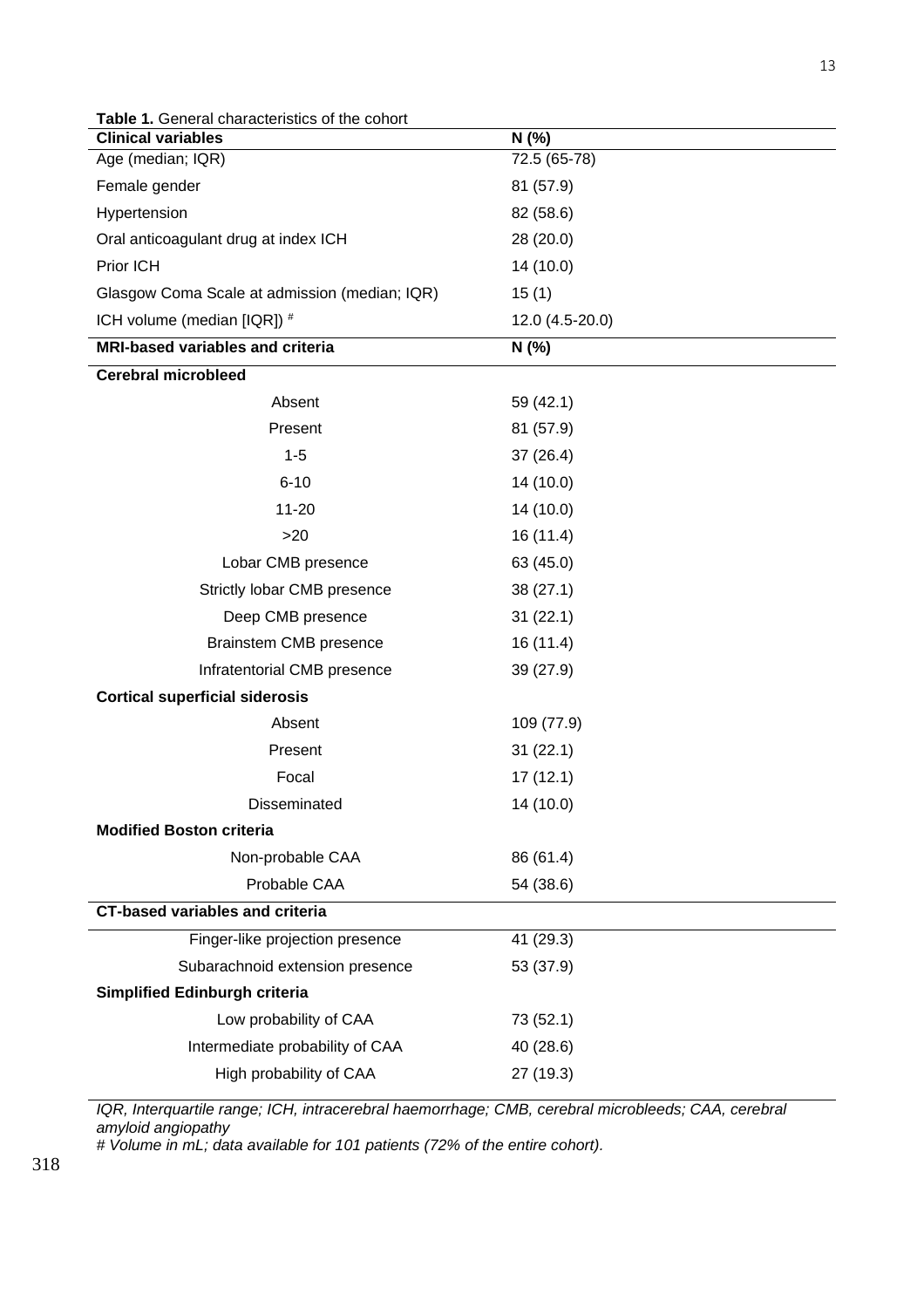## **Table 2.**

| Association between FLP and MRI biomarkers |                                |                |           |                         |                             |
|--------------------------------------------|--------------------------------|----------------|-----------|-------------------------|-----------------------------|
|                                            | <b>Finger-like projections</b> |                | P value   | Agreement %<br>(95% CI) | $K$ value<br>(95%Cl)        |
|                                            | <b>Absent</b>                  | <b>Present</b> |           |                         |                             |
| <b>CMB</b>                                 |                                |                | 0.047     | $54.3(45.7 - 62.7)$     | $0.142(0.006 -$<br>0.277)   |
| Absence                                    | 47 (79.7)                      | 12(20.3)       |           |                         |                             |
| Presence                                   | 52 (64.2)                      | 29 (35.8)      |           |                         |                             |
| <b>Strictly Lobar CMB</b>                  |                                |                | $0.014^*$ | $67.9(59.4 - 75.5)$     | $0.207(0.034 -$<br>0.380)   |
| No                                         | 78 (76.5)                      | 24 (23.5)      |           |                         |                             |
| Yes                                        | 21(55.3)                       | 17 (44.7)      |           |                         |                             |
| <b>CMB count</b>                           |                                |                | $0.013$ § |                         |                             |
| 0                                          | 47 (79.7)                      | 12(20.3)       |           |                         |                             |
| $0 - 5$                                    | 28 (75.7)                      | 9(24.3)        |           |                         |                             |
| $6 - 10$                                   | 5(35.7)                        | 9(64.3)        |           |                         |                             |
| $11 - 20$                                  | 11(78.6)                       | 3(21.4)        |           |                         |                             |
| >20                                        | 8(50.0)                        | 8(50.0)        |           |                         |                             |
| cSS                                        |                                |                | $0.390*$  | $64.3(55.8 - 72.2)$     | $0.071$ (-0.097 -<br>0.240) |
| Absent                                     | 79 (72.5)                      | 30(27.5)       |           |                         |                             |
| Present                                    | 20(64.5)                       | 11(35.5)       |           |                         |                             |
| cSS severity                               |                                |                | $0.691*$  |                         |                             |
| Absent                                     | 79 (72.5)                      | 30(27.5)       |           |                         |                             |
| Focal                                      | 11(64.7)                       | 6(35.3)        |           |                         |                             |
| Disseminated                               | 9(64.3)                        | 5(35.7)        |           |                         |                             |

## Association between SAE and MRI biomarkers

|                           | <b>Subarachnoid extension</b> |                | P value   | Agreement % (95%<br>$CI$ ) | k values<br>(95%Cl)          |  |
|---------------------------|-------------------------------|----------------|-----------|----------------------------|------------------------------|--|
|                           | <b>Absent</b>                 | <b>Present</b> |           |                            |                              |  |
| <b>CMB</b>                |                               |                | $0.815$ * | $47.1 (38.7 - 55.8)$       | $-0.018(-0.0171 -$<br>0.135) |  |
| Absence                   | 36(61.0)                      | 23 (39.0)      |           |                            |                              |  |
| Presence                  | 51(63.0)                      | 29 (37.0)      |           |                            |                              |  |
| <b>Strictly Lobar CMB</b> |                               |                | 0.157     | $60.7(52.1 - 68.9)$        | $0.116(-0.048 -$<br>0.280)   |  |
| No                        | 67 (65.7)                     | 35(34.3)       |           |                            |                              |  |
| Yes                       | 20(52.6)                      | 18 (47.4)      |           |                            |                              |  |
| <b>CMB count</b>          |                               |                | 0.787§    |                            |                              |  |
| 0                         | 36(61.0)                      | 23 (39.0)      |           |                            |                              |  |
| $0-5$                     | 23(62.2)                      | 14 (37.8)      |           |                            |                              |  |
| $6 - 10$                  | 7(50.0)                       | 7(50.0)        |           |                            |                              |  |
| $11 - 20$                 | 10(71.4)                      | 4(28.6)        |           |                            |                              |  |
| >20                       | 11(68.8)                      | 5(31.2)        |           |                            |                              |  |
| cSS presence              |                               |                | $0.002^*$ | $67.1 (58.7 - 74.8)$       | $0.240(0.081 -$<br>0.399     |  |
| Absent                    | 75 (68.8)                     | 34(31.2)       |           |                            |                              |  |
| Present                   | 12(38.7)                      | 19 (61.3)      |           |                            |                              |  |
| cSS severity              |                               |                | $0.002^*$ |                            |                              |  |
| Absent                    | 75 (68.8)                     | 34(31.2)       |           |                            |                              |  |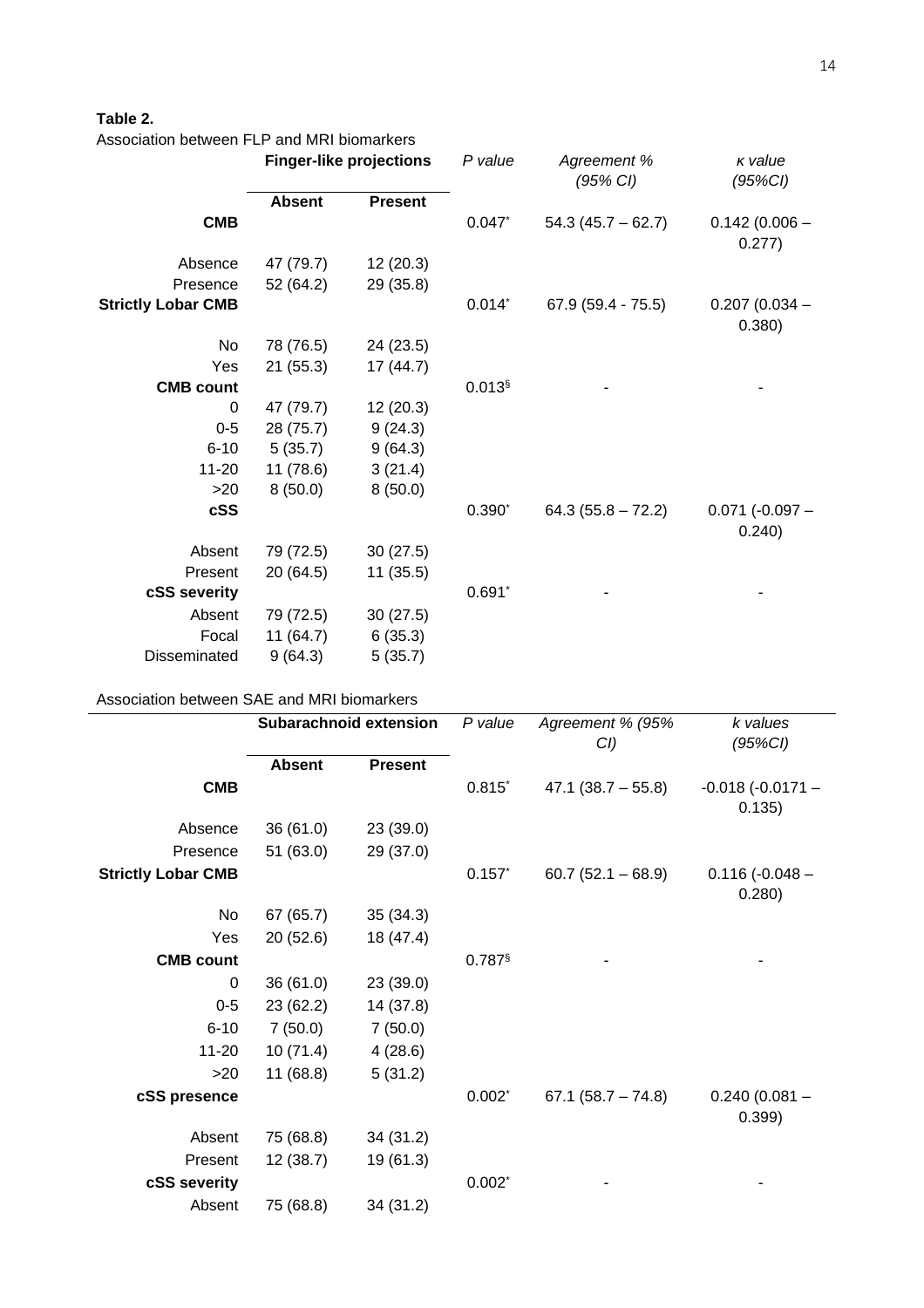|     | Focal                                                                                                                                                                                          | 9(52.9) | 8(47.1)   |  |
|-----|------------------------------------------------------------------------------------------------------------------------------------------------------------------------------------------------|---------|-----------|--|
|     | Disseminated                                                                                                                                                                                   | 3(21.4) | 11 (78.6) |  |
|     | FLP, finger-like projections; cSS, cortical superficial siderosis; CI, confidence interval CMB, cerebral<br>microbleeds; SAE, subarachnoid extension; * $\chi^2$ test; §Wilkoxon rank sum test |         |           |  |
| 319 |                                                                                                                                                                                                |         |           |  |
| 320 |                                                                                                                                                                                                |         |           |  |
| 321 |                                                                                                                                                                                                |         |           |  |
| 322 |                                                                                                                                                                                                |         |           |  |
| 323 |                                                                                                                                                                                                |         |           |  |
| 324 |                                                                                                                                                                                                |         |           |  |
| 325 |                                                                                                                                                                                                |         |           |  |
| 326 |                                                                                                                                                                                                |         |           |  |
| 327 |                                                                                                                                                                                                |         |           |  |
| 328 |                                                                                                                                                                                                |         |           |  |
| 329 |                                                                                                                                                                                                |         |           |  |
| 330 |                                                                                                                                                                                                |         |           |  |
| 331 |                                                                                                                                                                                                |         |           |  |
| 332 |                                                                                                                                                                                                |         |           |  |
| 333 |                                                                                                                                                                                                |         |           |  |
| 334 |                                                                                                                                                                                                |         |           |  |
| 335 |                                                                                                                                                                                                |         |           |  |
| 336 |                                                                                                                                                                                                |         |           |  |
| 337 |                                                                                                                                                                                                |         |           |  |
| 338 |                                                                                                                                                                                                |         |           |  |
| 339 |                                                                                                                                                                                                |         |           |  |
| 340 |                                                                                                                                                                                                |         |           |  |
| 341 |                                                                                                                                                                                                |         |           |  |
| 342 |                                                                                                                                                                                                |         |           |  |
| 343 |                                                                                                                                                                                                |         |           |  |
|     |                                                                                                                                                                                                |         |           |  |